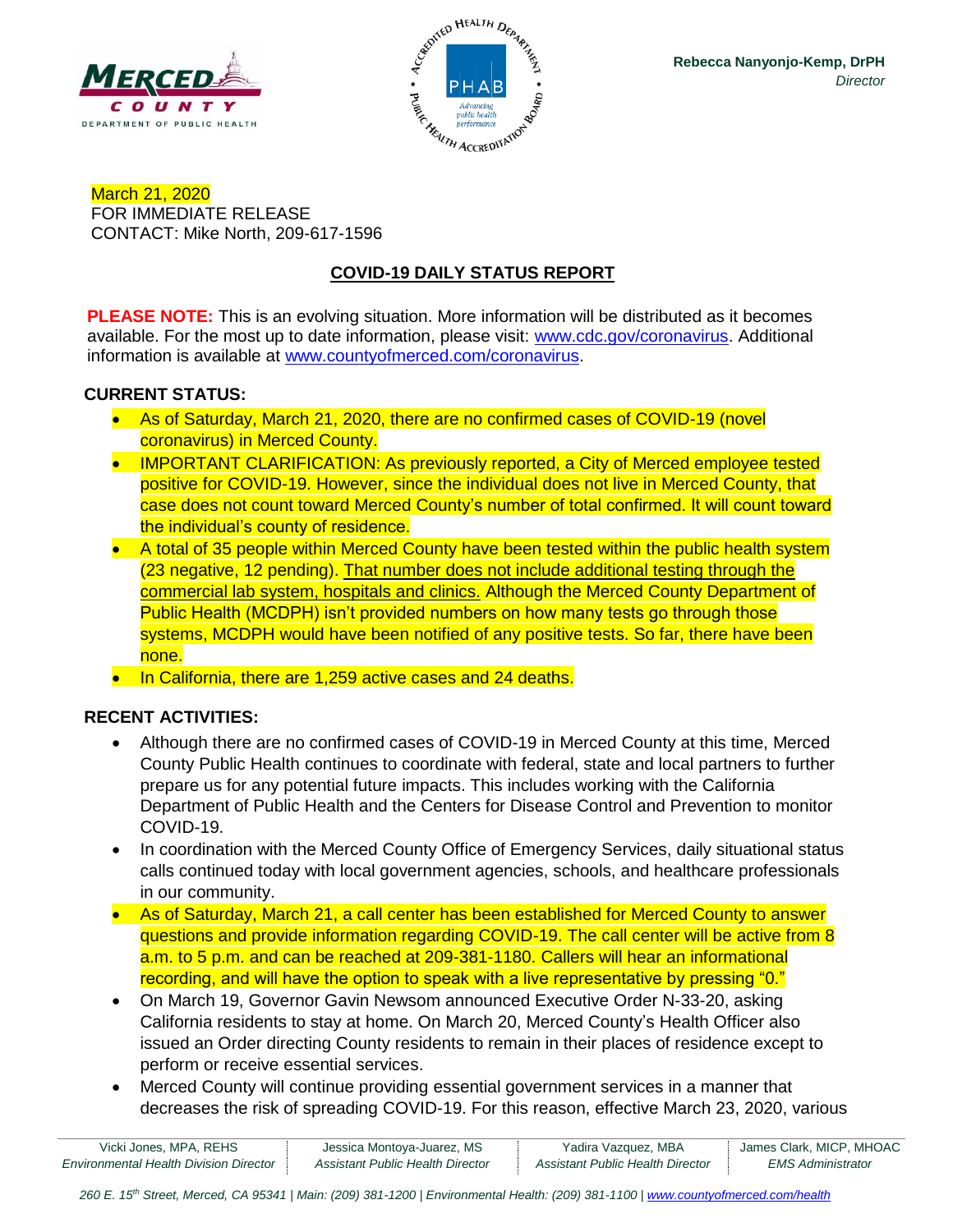County Departments have temporarily changed access to their in-person services. See [www.countyofmerced.com/coronavirus](http://www.countyofmerced.com/coronavirus) for details.

- The Merced County Office of Emergency Services and Merced County Department of Public Health proclaimed a local and public health emergency March 13 in order to help address the outbreak. The Board of Supervisors ratified those actions during a March 16 special meeting.
- The Merced County Public Health Department Operations Center was opened Jan. 27, 2020  $(55 \text{ days})$  in order to prepare for the potential of COVID-19 in and around our community. The Merced County Emergency Operations Center is activated at a Level 2 as of March 13, 2020.

## **COVID-19 TESTING UPDATE FROM PUBLIC HEALTH:**

- Within the public health system, every person who has met CDC criteria for severe disease within Merced County has been tested. Those tests have either come back negative or are still pending.
- Testing has been limited across the state of California, as noted multiple times by state officials as a barrier to response. However, commercial lab systems have recently gained the capacity to test.
- Public Health is actively identifying other methods to enhance testing capability for providers throughout the community and increase testing county-wide. We will continue to be notified should positive tests come through either system (public health or commercial). So far, there have been none.
- There are still no confirmed cases of COVID-19 in Merced County at this time.

#### **COVID-19 SYMPTOMS AND PRECAUTIONS:**

- Coronavirus symptoms include: mild to severe respiratory illness, fever, cough and difficulty breathing. If symptoms develop, individuals should stay at home to limit exposure to others.
- Persons who have recently traveled to China, Japan, South Korea, Iran, or Italy, or who have had contact with a person with possible COVID-19 infection and have the above symptoms should call their local health department or health care provider immediately.
- Do not go to your provider's office without calling ahead. Do not call 911 for suspected COVID-19 unless you are having a medical emergency.
- During the flu season, there are steps you can take to protect your health and the health of those around you:
	- o Wash your hands regularly with soap and water for 20 seconds.
	- o Avoid touching your eyes, nose, or mouth with unwashed hands.
	- o Avoid close contact with people who are sick.
	- $\circ$  Stay away from work, school or other people if you become sick with respiratory symptoms such as fever and cough.
	- $\circ$  Cover sneezes or coughs with a tissue, then throw the tissue in the trash.

## **ADDITIONAL RESOURCES:**

- **Sign up for COVID-19 alerts[:www.countyofmerced.com/coronavirus](http://www.countyofmerced.com/coronavirus)**
- Merced County Public Health COVID-19 **Information Webpage**: o [www.countyofmerced.com/coronavirus](http://www.countyofmerced.com/coronavirus)
- Merced County Public Health **Information Line**:
	- o 209-381-1180 (English, Spanish, and Hmong).
- **Email** COVID-19-specific questions to Merced County Public Health:
	- o COVID19@countyofmerced.com.
- CDC **Resources for Households**:
	- o <https://www.cdc.gov/coronavirus/2019-ncov/community/home/index.html>